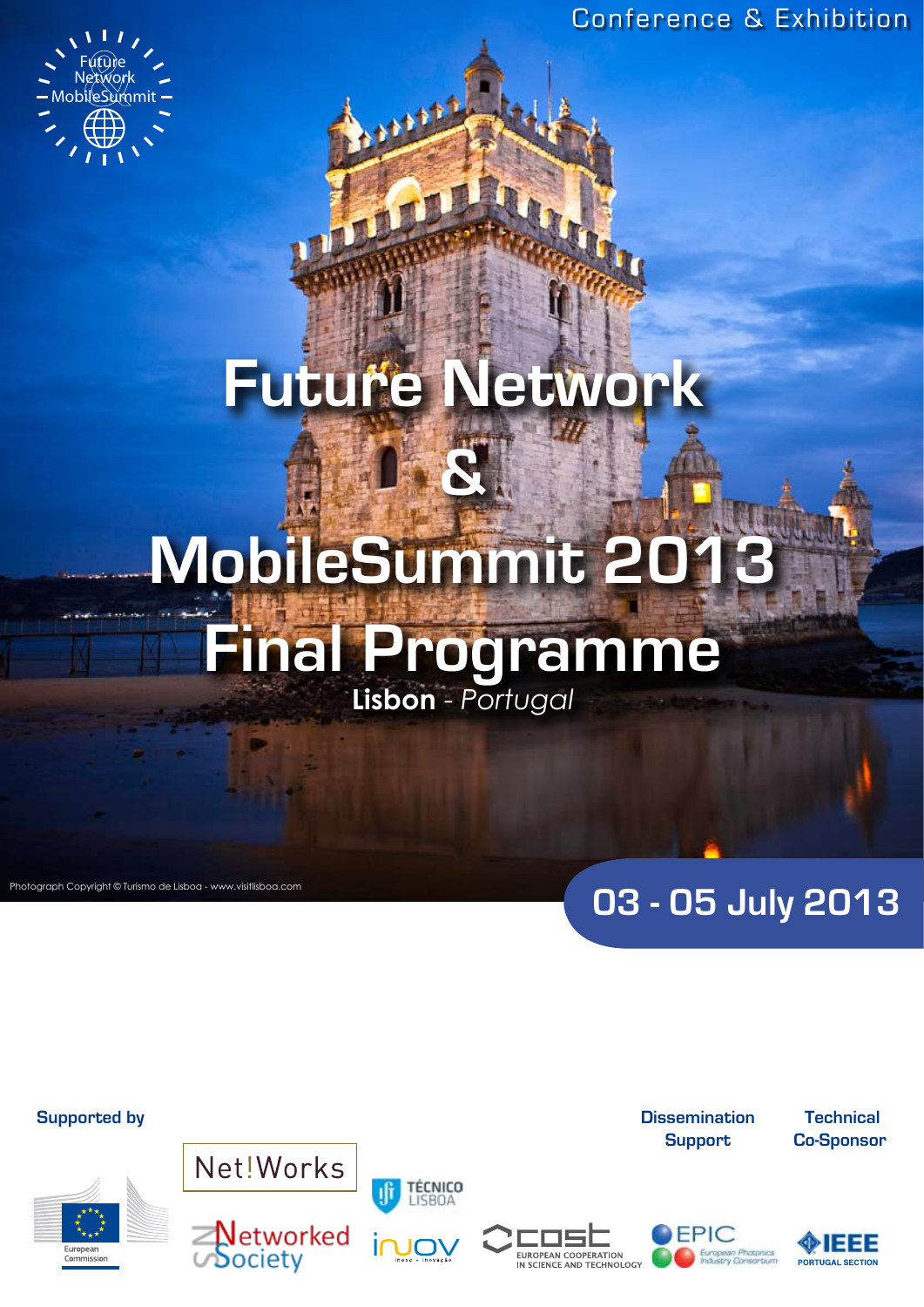## Introduction

**Future Network & MobileSummit 2013** Conference & Exhibition takes place 03 - 05 July 2013 in the Sana Lisboa, Lisbon, Portugal. This is the twenty-second in a series of Annual Conferences supported by the European Commission, which regularly attracts delegates from industry and research to share experiences and research results, identify future trends, discuss business opportunities and identify opportunities for international research collaboration under the FP7-ICT and Horizon 2020. It will thus contribute to showcasing European research in the field, and position it within the multiplicity of related initiatives supported in other regions of the world.

**Future Network & MobileSummit 2013** will address the challenges of building the Future Internet Infrastructures, which will be based on mobile, wireless and fixed broadband communications infrastructures. The Scientific Programme incorporates all the key constituents of future communication networks including the themes Radio Access and Spectrum, Converged and Optical Networks, Integrated Satellite Communications, Internet of Things and Future Internet Technologies.

Supported by the European Commission and Net!Works, **Future Network & MobileSummit** integrates highlevel industry/policy plenary sessions that discuss strategic issues for Future Networks with high quality technical/scientific tracks and workshop sessions.

## Welcome

#### Dear Colleagues,

Welcome to the 2013 edition of FuNeMS – Future Network and Mobile Summit.

This is the 22nd edition of a series of conferences sponsored by the European Commission in the area of communications and networks. It all started with a workshop in Nuremberg, Germany, in 1992, called "RACE Mobile Telecommunications Workshop". By then, we were in the beginning of this adventure of mobile and wireless communications, with data already foreseen to be transmitted (at rates between 2.4 and 9.6 kbps), and mobile-fixed convergence was an unknown word in telecommunications. We came a long way since then. Nowadays, we have commercial offer of 100 Mbps in mobile cellular communications, as well as in residential fixed networks via fibre to the home. What a progress we have witnessed, and contributed to!



As you know, the acceptance of papers in a conference is limited by both absolute and

relative thresholds. The former means that papers that are below the technical borderline cannot be accepted; the latter implies that some papers that are above this technical borderline will not be accepted either, because the conference does not have capacity for them. This was the case for FuNeMS'2013 as well, in which we accepted around 50% of the papers for oral presentation, and 10% more as posters. All papers had, at least, 3 reviews from the members of the Technical Programme Committee (43% had even 4 reviews), which means that all these papers went through a sound review process. This also means that all these accepted papers are considered full papers, and will be uploaded to IEEE Xplore.We got quite many submissions of workshop proposals, 17, of which we could only accommodate 6. We chose the ones that were not superimposing and that are addressing some of the "hot topics" in research today.

One of the objectives of this series of conferences is to showcase the projects co-funded by the European Commission. As a consequence, in all its editions, the conference has allowed these projects to present themselves and the results of the research performed in the projects, as well as to show prototypes and demonstrations. The cycle of the starting new projects, linked to the cycle of the Calls for Projects within the Framework Programmes, is independent of the one of the conference. This year, the Call for Papers was too soon for projects that started recently to submit results from their work, but it was considered that by the time of the conference there could be already some initial results worthwhile showing to the scientific community. As a result, a Call for Posters (supported on short abstracts) was launched, proposals being reviewed by Steering Committee, and a number of posters are being presented in the conference as well.

On behalf of the Steering Committee and of the Technical Programme Committee colleagues, who were in charge of the technical and scientific matters, I would like to thank all of those who have contributed to the success of the conference: the authors of the papers and workshops submitted to the conference; the invited keynote speakers, panels' members, and sessions' chairpersons, who accepted the invitation to be here, hence, providing an excellent added value to the conference; the members of the Committees, who provided the necessary expertise and performed an excellent work in shaping the conference programme; last, but not the least, all people involved in the organisation of the conference.

I hope that you enjoy both the conference and the city of Lisbon. Thank you for coming.

Luis M. Correia

Professor, IST-INOV/INESC – Tech. Univ. Lisbon, Portugal

(Steering Committee and Technical Programme Committee Chair)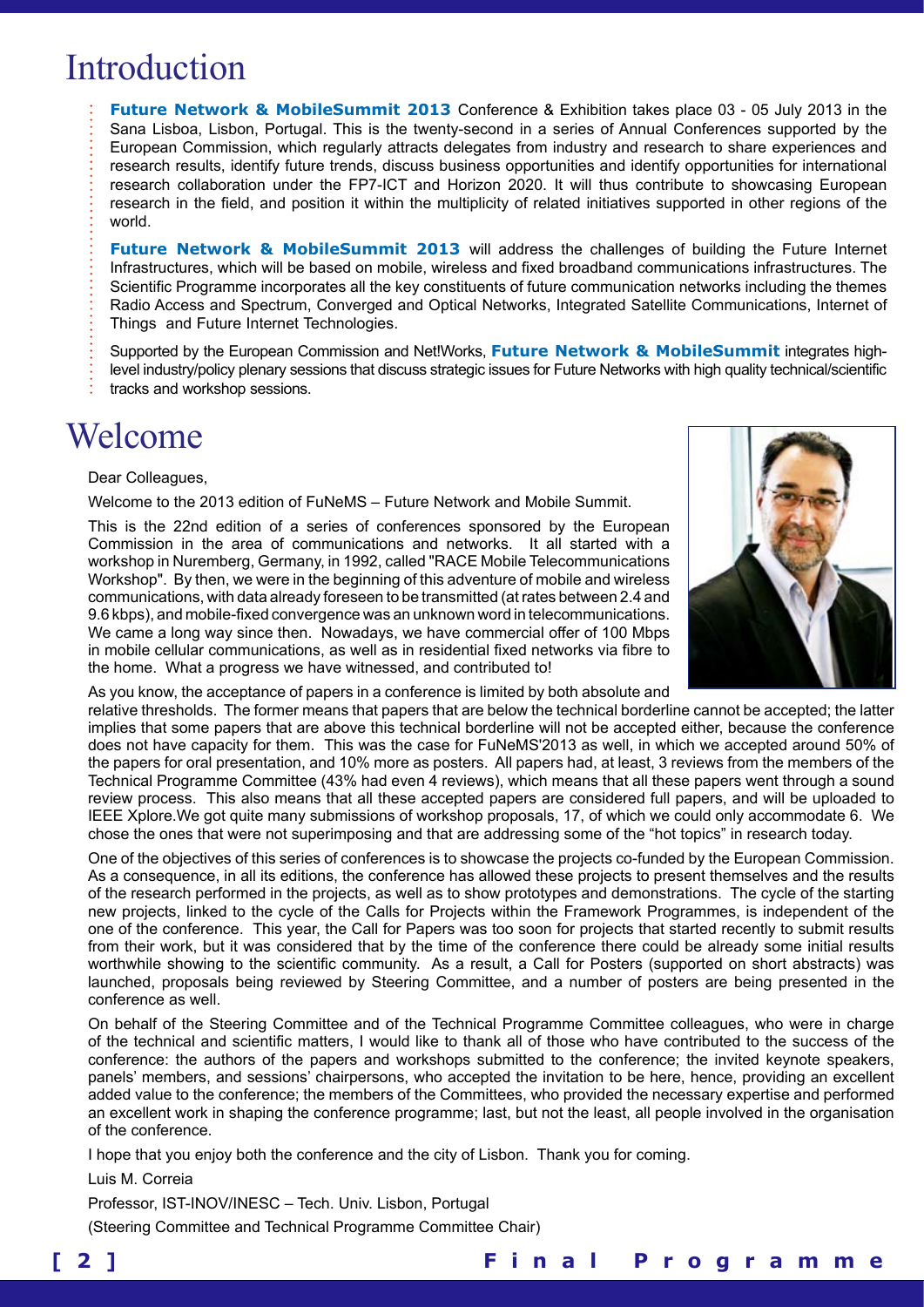#### **Who will you meet?**

**Future Network & MobileSummit 2013**  Conference & Exhibition attracts practitioners and researchers from leading commercial and research organisations around the world. Unlike many research conferences, **Future Network & MobileSummit 2013** provides an opportunity to meet with senior managers, practitioners, project managers, software engineers and researchers. Delegates and speakers attend to share knowledge, experience and lessons learnt, and network with their peers from around the world.

#### **The Venue**

**Future Network & MobileSummit** Conference & Exhibition takes place in the Sana Lisboa, Av. Fontes Pereira de Melo, 8, Lisbon, Portugal.

#### **The Programme**

The 3-day programme features an invigorating mix of case studies and technical papers. As well as three plenary sessions and panel sessions focused on Future Internet and Spectrum Regulation, delegates may participate in 25 thematically focused parallel sessions featuring different aspects of Radio Access and Spectrum, Converged and Optical Networks, Integrated Satellite Communications, Internet of Things and Future Internet Technologies. The Conference Programme is complemented by a demonstration and technology exploitation focused Exhibition, a Reception which will take place on Wednesday 03 July 2013 and a Conference Dinner on Thursday 04 July 2013.

Please view the Online Programme for the most upto-date information.

#### **Networking**

Networking is a key feature of the **Future Network & MobileSummit** Conference Series. Paper sessions are designed to maximise knowledge sharing by providing time for interactive discussions during the conference programme itself. Coffee breaks will take place in the Exhibition area to maximise exposure for technology demonstrations and posters and to facilitate informal one-on-one and small group discussions following paper or poster sessions. Social events are designed to facilitate informal discussion.

#### **Conference Proceedings**

The **Future Network & MobileSummit 2013** Conference Proceedings will be published on CD-ROM and the Conference Portal. Each delegate will receive a free copy of the conference proceedings at Registration.

Full papers accepted in the Proceedings will also have the option to be published in IEEE Xplore.

Following the conference, registered delegates will

have access to all PowerPoint presentations, which will be published on the Conference Portal.

#### **Security, Health and Safety**

Please wear your name badge for all activities during **Future Network & MobileSummit 2013**, as it is your identification and allows access to the facilities offered. While the Conference and Exhibition is not open to the general public, it is still necessary to take care of bags, personal computers and other personal belongings.

The Organisers cannot accept any responsibility for any losses incurred or personal health and safety. Delegates should ensure they have personal health insurance and take due care when exploring Lisbon. Any special needs or requirements should be notified to the Conference Secretariat as far in advance of the event as possible.

#### **Hotel Accommodation**

Conference rates have been negotiated for delegates and accompanying persons in the Sana Lisboa (Conference venue).

Conference hotel accommodation should be booked online on the **Future Network & MobileSummit 2013** Conference portal as part of conference registration.

Delegates are strongly recommended to book their accommodation early as it will be allocated on a first-come, first-served basis. Hotel accommodation can only be confirmed upon receipt of payment. For further information, please visit:

#### **www.FutureNetworkSummit.eu/2013**

#### **Conference Dinner - 04 July**

The Organisers are pleased to announce that the Conference Dinner will be held on Thursday 04 July at 20:00.

The dinner venue has a fixed capacity and delegates are requested to confirm their participation no later than 14 June as part of online registration.

#### **Organisers & Conference Secretariat**

- **Miriam Cunningham,** IIMC Ltd, Ireland
- **Paul Cunningham,** IIMC Ltd, Ireland



IIMC Ltd 13 Docklands Innovation Park, 128 East Wall Road, Dublin 3, Ireland Tel: +353 (0) 1 8170607 Fax: +353 (0) 1 8170606 e-mail: **secretariat@FutureNetworkSummit.eu**

**03 - 05 July 2013**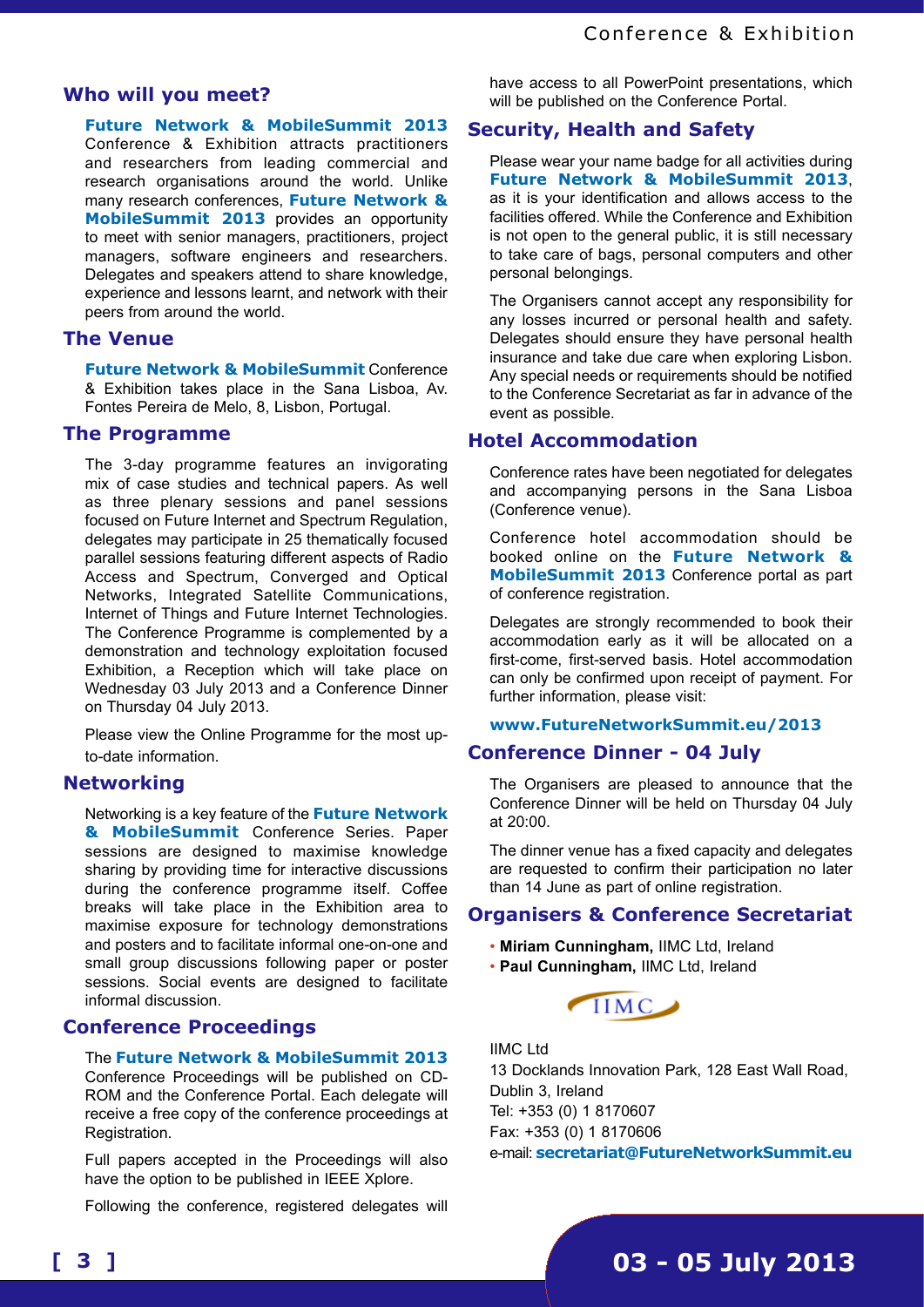#### **Keynote Speakers**











Keynote Speakers confirmed as at 18 June include:

- **Mario Campolargo,** Net Futures, DG Communications Networks, Content and Technology, European Commission **•**
- **Zeinal Bava**, CEO, Portugal Telecom **•**
- **Dr. Aref Chowdhury**, Chief Technology Officer Optics, Alcatel-Lucent **•**
- **Ulf Wahlberg**, Vice President, Industry and Research Relations, Ericsson Group, Function Technology **•**
- **Dr. Stefan Ferber**, Director Business Development, Bosch Software Innovations **•**

#### **Towards Virtualised Networks Panelists**













- **Dr Diego R. Lopez**, Head of Technology Exploration Activities, GCTO Unit, Telefónica I+D, Spain (Chair) **•**
- **Dr Akihiro Nakao**, Head of Nakao Labs, University of Tokyo, Japan **•**
- **Dr Yaron Wolfsthal**, DGM, Systems Research, IBM Haifa Research Lab, Israel **•**
- **Dr Krishan Sabnani**, Senior Vice President, Networking Research, Alcatel-Lucent, USA **•**
- **Dr Andreas Gladisch**, Head of Department, Deutsche Telekom T-Labs, Germany **•**
- **Dr Jörg-Peter Elbers**, Vice President Advanced Technology, ADVA Optical Networking, Germany **•**

#### **Optical Networking Panelists**













- **Sergi Figuerola**,Technology and Innovation Director, i2CAT, Spain (Chair) **•**
- **Matthew Finnie**, CTO & EVP, Interoute, UK **•**
- **Juan Fernández-Palacios**, Head of the Core Network Evolution unit, Telefonica I+D, Spain **•**
- **Dr Ori Gerstel**, Principal Engineer, Cisco, Israel **•**
- **Prof Dave Payne**, Aston University, UK **•**
- **Adrian Farrel**, Area Director ISTF and CEO, Old Dog Consulting, UK **•**

#### **Public Safety Future Networks Panelists**









- **Isabelle Bucaille**, Thales Communications & Security, France (Chair) **•**
- **Jim Strother**, British Association of Public Safety Communications Officials, UK **•**
- **Prof Shigeru Shimamoto**, Waseda Univeristy, Japan **•**
- **Thomas Weber**, European Communications Office, Denmark **•**
- **Serge Delmas**, CASSIDIAN SAS, France **•**

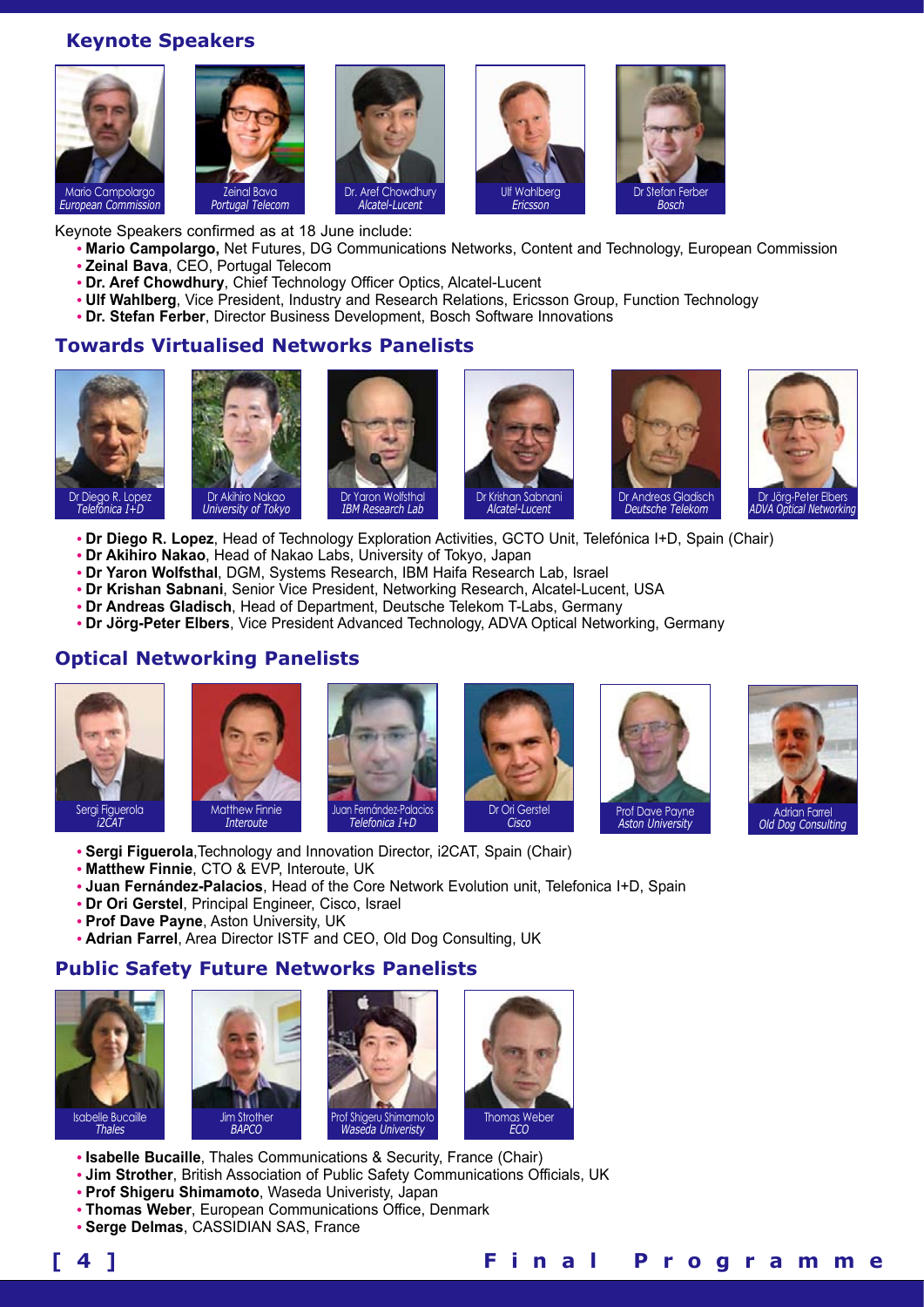#### **Future Network and MobileSummit 2013 Scientific Steering Committee**

- Luis M. Correia (Chair), IST Tech. Univ. Lisbon, Portugal •
- Bernard Barani (Vice Chair), European Commission, Belgium
- Henrik Abramowicz, Ericsson, Sweden
- Rui L Aguiar, University of Aveiro, Portugal
- Didier Bourse, Alcatel-Lucent, France
- Petronela Burceag, European Commission, Belgium •
- Franco Callegati, Univ of Bologna, Italy
- Nicolas Chuberre, Thales Alenia, France
- Klaus David, University of Kassel, Germany
- Markus Fiedler, Blekinge Institute of Technology, Sweden •
- Pavlos Fournogerakis, European Commission, Belgium •
- Laurent Herault, CEA-LETI, France •
- David Kennedy, Eurescom, Germany •

#### **Future Network and MobileSummit 2013 Track Chairs**

- Markus Fiedler (Future Internet Technologies), Blekinge Institute of Technology, Sweden
- Paulo Marques (Radio Access and Spectrum), IT Aveiro, Portugal
- Dimitra Simeonidou (Converged and Optical Networks), University of Bristol, UK
- Alessandro Vanelli (Integrated Satellite Communications), University of Bologna, Italy
- Ovidiu Vermesan (Internet of Things), SINTEF, Norway •

#### **Technical Programme Committee**

Henrik Abramowicz, Ericsson, Sweden Giuseppe Abreu, Jacobs University Bremen, Germany Ramón Agüero, University of Cantabria, Spain Rui Aguiar, Instituto de Telecomunicacoes, Portugal Arda Akman, Turk Telekom R&D, Turkey Giuseppa Alfano, IEIIT CNR , Italy Ilias Andrikopoulos, Space Hellas S.A., Greece Jesús Arnau, University of Vigo, Spain Marylin Arndt, Orange-France Telecom, France Hercules Avramopoulos, National Technical University of Athens, Greece Payam Barnaghi, University of Surrey, United Kingdom João Paulo Barraca, University of Aveiro, Portugal Maurice Bellanger, CNAM, France Roc Berenguer, CEIT, Spain Luis Bernardo, FCT-UNL, Portugal Carlos J. Bernardos, Universidad Carlos III de Madrid, Spain A. Rahim Biswas, CREATE-NET, Italy Nicola Blefari Melazzi, University of Rome Tor Vergata, Italy Carlos Bock, i2CAT, Spain Didier Bourse, Alcatel-Lucent, France Sergio Bovelli, EADS, Germany David Breitgand, IBM Haifa Research Lab, Israel Dirk Breuer, Deutsche Telekom Innovation Labs, Germany Keith Briggs, BT, United Kingdom Wojciech Burakowski, Institute of Telecommunications, Poland Giorgio Calarco, University of Bologna, Italy Franco Callegati, University of Bologna, Italy<br>Luis Cancela, ISCTE-IUL, Portugal<br>Jorge Carapinha, PT Inovação, Portugal<br>Narcis Cardona, Universidad Politecnica de Valencia, Spain<br>Nuno Carvalho, IT, Universidade de Aveiro, Augusto Casaca, INESC-ID, Portugal Claudio Casetti, Politecnico di Torino, Italy Maurizio Casoni, University of Modena and Reggio Emilia, Italy Francisco Cercas, ISCTE-IUL / IT, Portugal Symeon Chatzinotas, University of Luxembourg, Luxembourg Nicolas Chuberre, Thales Alenia Space - France, France<br>Ernesto Ciaramella, SSSUP, Italy<br>Antonio Cimmino, Alcatel-Lucent Italia, Italy<br>Nicola Ciulli, Nextworks s.r.l., Italy Alberto Conte, Alcatel-Lucent Bell labs France, France Americo Correia, IT/ISCTE, Portugal Daniel Corujo, Instituto de Telecomunicações, Portugal Philippe Cousin, Easy Global Market, France Rui Cruz, INESC-ID/IST, Portugal Marilia Curado, Faculty for Sciences and Technology University of Coimbra, Portugal Tasos Dagiuklas, Hellenic Open University, Greece Luiz DaSilva, Trinity College Dubllin, Ireland Klaus David, University of Kassel, Germany Ruben De Diego, Universidad Politecnica de Madrid (UPM), Spain Danny De Vleeschauwer, Alcatel-Lucent, Belgium Panagiotis Demestichas, University of Piraeus Research Center, Greece Bart Dhoedt, Ghent University - IBBT, Belgium Rui Dinis, Instituto de Telecomunicações, Portugal Rogério Dionísio, Instituto de Telecomunicações, Portugal Nick Doran, Aston University, United Kingdom Christoph Dosch, Institut für Rundfunktechnik GmbH (IRT), Germany Luis Ducla Soares, University Institute of Lisbon (ISCTE-IUL) / Instituto de Telecomunicações (IT), Portugal Ramon J. Duran Barroso, UVA, Spain Lorenzo Favalli, Università di Pavia, Italy Juan Pedro Fernandez-Palacios, TELEFONICA R&D, Spain<br>Markus Fiedler, Blekinge Institute of Technology (BTH), Sweden<br>Sergi Figuerola, i2CAT Foundation, Spain<br>Istvan Frigyes, BME, Hungary Atílio Gameiro, Instituto de Telecomunicacoes, Portugal Ivan Gaspar, TU Dresden, Germany Erol Gelenbe, Imperial College London, United Kingdom Raffaele Giaffreda, CREATE-NET, Italy

**[ 4 ] F i n a l P r o g r a m m e [ 5 ]**

Giovanni Giambene, CNIT - University of Siena, Italy Alexander Gluhak, University of Surrey, United Kingdom Pål Grønsund, Telenor, Norway Markus Gruber, Alcatel-Lucent, Germany Vicente Hernandez, Universidad Politécnica de Madrid (Technical University of Madrid), Spain Jose Manuel Hernandez-Munoz, Telefonica R&D, Spain Uwe Herzog, EURESCOM, Germany Xavier Hesselbach, Technical University of Catalonia, UPC, Spain Oliver Holland, Kings College London, United Kingdom Tobias Hossfeld, University of Würzburg, Germany Lorenzo Iacobelli, Thales Communications and Security, France Terje Jensen, Telenor, Norway Eduard Jorswieck, TU Dresden, Germany Peter Jung, Univ. Duisburg-Essen, Germany<br>Gabriel Junyent, UPC, Spain<br>Wolfgang Kastner, TU Vienna, Austria<br>David Kennedy, Eurescom, Germany<br>Ahmet Kondoz, University of Surrey, United Kingdom Ibrahim Korpeoglu, Bilkent University, Srdjan Krco, LM Ericsson Limited, Ireland Udo Krieger, Otto-Friedrich University, Germany Dimitri Ktenas, CEA, LETI, MINATEC, France Slawomir Kuklinski, Orange, Poland Yannick Le Louedec, Orange / France Telecom, France Didier Le Ruyet, CNAM, France Nicolas Le Sauze, Alcatel-Lucent Bell Labs France, France Roberto Llorente, Universidad Politecnica de Valencia, Spain Felicia Lobillo, Atos, Spain Francesco Lombardo, University of Bologna, Italy Rui J. Lopes, ISCTE-IUL/IT, Portugal Marco Luise, University of Pisa, Italy Richard MacKenzie, BT Innovate & Design, United Kingdom Thomas Magedanz, Fraunhofer FOKUS, Germany Pedro Maló, Universidade Nova de Lisboa, Portugal Antonio Manzalini, Telecom Italia , Italy Paulo Marques, Instituto de Telecomunicacoes, Portugal Mario Marques da Silva, Instituto de Telecomunicações, Portugal Pedro Jose Marron, University of Duisburg-Essen, Germany Jorge Martinez-Bauset, Universitat Politècnica de València, Spain George Mastorakis, Technological Educational Institute of Crete, Greece Marja Matinmikko, VTT, Finland Alfredo Matos, Caixa Mágica Software, Portugal Arturas Medeisis, VGTU, Lithuania Marco Milanesio, Eurecom, France Andreas Mitschele-Thiel, Ilmenau University of Technology, Germany Ingrid Moerman, iMinds - Ghent University, Belgium Klaus Moessner, University of Surrey, United Kingdom Werner Mohr, Nokia Siemens Networks Management International GmbH, Germany Antonella Molinaro, University Mediterranea of Reggio Calabria, Italy Jordi Mongay Batalla, National Institute of Telecommunications, Poland Edmundo Monteiro, University of Coimbra, Portugal Francisco Monteiro, IT / ISCTE - University Institute of Lisbon, Portugal Adriano Moreira, Universidade do Minho, Portugal Arianna Morelli, Intecs SpA, Italy<br>Simone Morosi, University of Florence CNIT, Italy<br>Carlos Mosquera, University of Vigo, Spain<br>Paul Mueller, University Kaiserslautern, Germany Masayuki Murata, Osaka University, Japan Maurizio Murroni, University of Cagliari, Italy Maurizio Naldi, Università di Roma "Tor Vergata" , Italy Daniel Negru, CNRS-LaBRI, France Reza Nejabati, University of Bristol , United Kingdom Maria João Nicolau, Universidade do Minho, Portugal<br>Dominique Noguet, CEA/LETI, MINATEC, France<br>Mário Nunes, INOV, Portugal<br>Paulo Nunes, ISCTE-IUL/ Instituto de Telecomunicações (IT), Portugal<br>Rodolfo Oliveira, FCT/UNL, Po

Thanasis Papaioannou, EPFL, Switzerland Achille Pattavina, Politecnico di Milano, Italy David Payne, Trinity College, Ireland Mario Pickavet, Ghent University - IBBT, Belgium Amina Piemontese, University of Parma, Italy Paulo Pinto, Universidade Nova de Lisboa, Portugal Jean-Charles Point, JCP-Consult, France Christos Politis, Kingston University, United Kingdom George Polyzos, Athens University of Economics and Business, Greece Miguel Ponce de Leon, TSSG, WIT, Ireland Ana Pont Sanjuan, Universitat Politècnica de València, Spain Mikhail Popov, Acreo AB, Sweden Ferry Pramudianto, Fraunhofer FIT, Germany Venkatesha Prasad, University of Delft, Netherlands Josep Prat, UPC, Spain Tinku Rasheed, CREATE-NET, Italy Tharm Ratnarajah, Edinburgh Research and Innovation, United Kingdom<br>Ronald Raulefs, DLR e.V., Germany<br>Markku Renfors, Tampere University of Technology, Finland Juan Jose Rivera, European Space Agency, Netherlands Jonathan Rodriguez, Instituto de Telecomunicacoes, Portugal Stefano Rosati, EPFL, Switzerland Marco Ruffini, CTVR, Trinity College Dublin, Ireland Salvador Sales, Universidad Politecnica Valencia, Spain Oriol Sallent, Universitat Politecnica de Catalunya, Spain Luis Sanchez, University of Cantabria, Spain Susana Sargento, IT, Universidade de Aveiro, Portugal Lars Christoph Schmelz, Nokia Siemens Networks GmbH & Co. KG, Germany Pablo Serrano, Universidad Carlos III de Madrid, Spain Juan F. Sevillano, CEIT, Spain Ray Sheriff, University of Bradford, United Kingdom Vasilios Siris, FORTH-ICS/Athens Univ. of Economics and Business, Greece Rute Sofia, SITI, University Lusofona, Portugal John Soldatos, Athens Information Technology, Greece Salvatore Spadaro, UPC, Spain George Stamoulis, AUEB, Greece Alexandros Stavdas, University of Peloponnese, Greece Peter Steenkiste, CMU, United States Burkhard Stiller , University of Zurich, Switzerland<br>Eduward Tangdiongga, Technical University of Eindhoven, Netherlands<br>Daniele Tarchi , University of Bologna, Italy<br>Antonio Teixeira, Coriant/ DETI/ IT / UA, Portugal<br>Step Christian Timmerer, Alpen-Adria-Universität Klagenfurt, Austric<br>Ilenia Tinnirello, CNIT, Italy<br>Ralf Tönjes, Uni. Appl. Sci. Osnabrück, Germany<br>Phuoc Tran-Gia, University of Wuerzburg, Germany<br>Kurt Tutschku, Blekinge Instit Anna Tzanakaki, AIT, Greece Hans Van Den Berg, TNO Information and Communication Technology, Netherlands Maria-Angeles Vazquez-Castro, Universidad Autonoma de Barcelona, Spain Fernando J. Velez, University of Beira Interior, Portugal Igone Velez, CEIT, Spain Christos Verikoukis, CTTC, Spain Fausto Vieira, University of Porto, Portugal Dariusz Wiecek, National Institute of Telecommunications, Poland Colin Willcock, Nokia Siemens Networks, Germany Lena Wosinska, KTH, Sweden Yulei Wu, Chinese Academy of Sciences, China Gerhard Wunder, Fraunhofer Heinrich Hertz Institut, Germany Ana Yun, Thales Alenia Space Espana, Spain Sven Zeisberg, InnoTec21 GmbH, Germany Yan Zhang, SIMULA Research Laboratory, Norway, Norway

### **03 - 05 July 2013**

- Soulla Louca, Univ. Nicosia, Cyprus
- Jacques Magen, Celtic-Plus, Germany •
- Paulo Marques, IT Aveiro, Portugal
- Werner Mohr, NSN, Germany •
- Luis Muñoz, University of Cantabria, Spain •
- Aiko Pras, University of Twente, Netherlands •
- Jorge Pereira, European Commission, Belgium •
- Dimitra Simeonidou, University of Bristol, UK
- Ralph Stuebner, COST Office, Belgium
- Rahim Tafazolli, University of Surrey, UK
- Alessandro Vanelli-Coralli, University of Bologna, Italy •
- Ovidiu Vermesan, SINTEF, Norway •
- Fiona Williams, Ericsson, Germany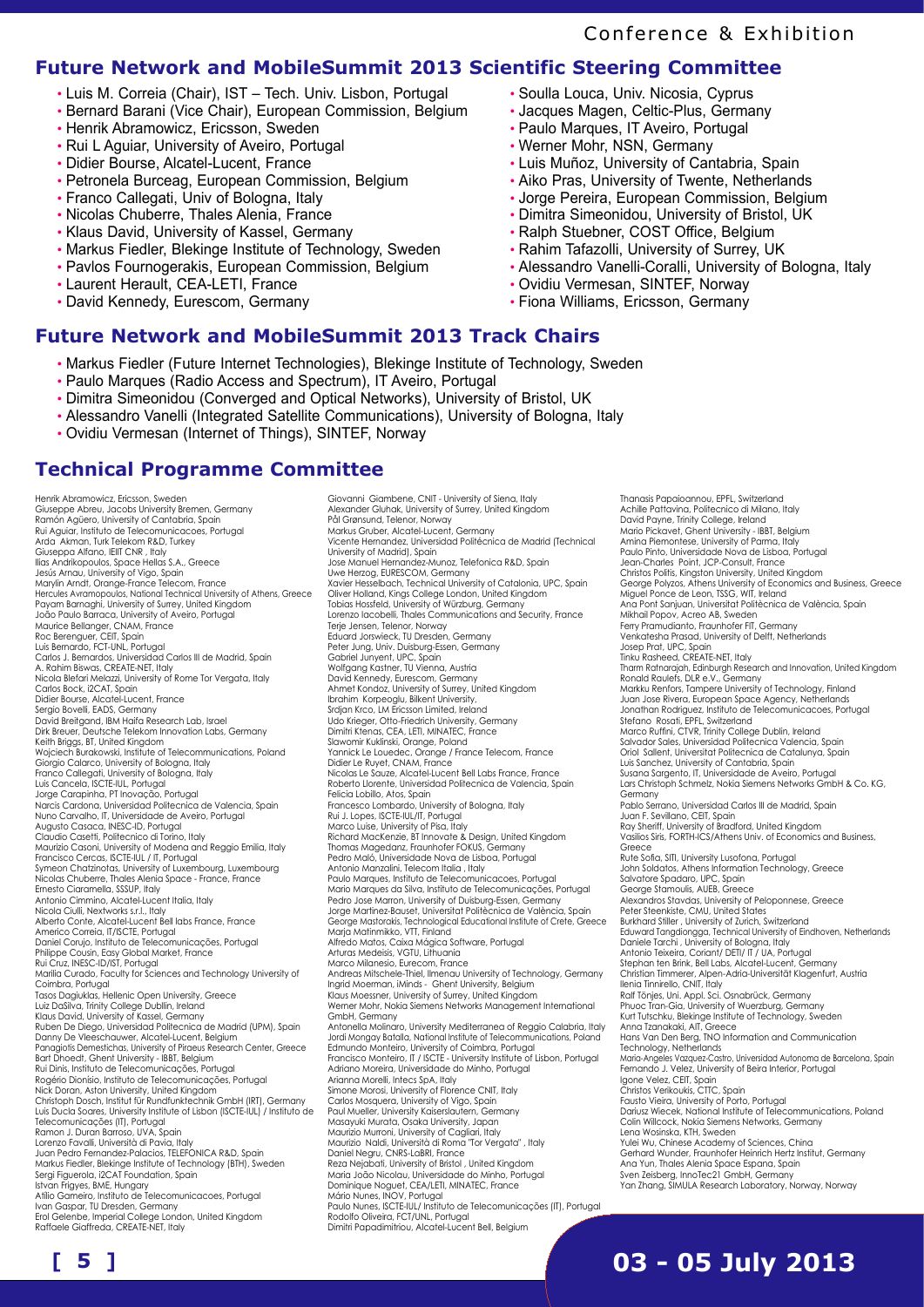

## Wednesday, July 3, 2013

#### 08:00 Registration

09:00 Opening Plenary 1a: Opening Plenary & Keynote 1 Chair: Luis M. Correia, IST/INOV-INESC - Tech. Univ. Lisbon, Portugal

**Opening Address by General Co-chairs** Mário Campolargo, Director for "Net Futures", DG CONNECT, European Commission

Zeinal Bava, CEO, Portugal Telecom

#### **Entering the Terabit Era**

Aref Chowdhury, Chief Technology Officer Optics, Alcatel-Lucent

#### 10:30 Coffee Break - Exhibition and Posters (RAS & SAC)

11:00 Panel Session 2a: Optical Networking: Enabler for the Future Converged Networks

Chair: Sergi Figuerola, i2CAT Foundation, Spain

#### **Panelists include:**

Sergi Figuerola, Technology and Innovation Director, i2CAT, Spain Matthew Finnie, CTO & EVP, Interoute, UK

Juan Fernández-Palacios, Head of the Core Network Evolution unit, Telefonica I+D, Spain

Dr Ori Gerstel, Principal Engineer, Cisco, Israel

Prof Dave Payne, Aston University, UK

Adrian Farrel, Area Director ISTF and CEO, Old Dog Consulting, UK

#### 12:30 Lunch

#### 13:30 Session 3a: Poster Session - RAS & SAC

**Cognitive Beamhopping for Spectral Coexistence of Multibeam Satellites (FP)**

Symeon Chatzinotas, University of Luxembourg, Luxembourg **DUPLO: Full-Duplex Radios for Local Access (AP)** Kari Rikkinen, Renesas Mobile Europe, Finland

**Cross-layer Optimized Delivery for Interactive Multimedia Healthcare Services: The CONCERTO Architecture (AP)** Lorenzo Iacobelli, Thales Communications and Security, France **Economic evaluation of a cognitive radio based solution for** 

**increasing capacity of LTE networks (FP)** Ole Grøndalen, Telenor ASA, Norway

**On the Design of Discovery Patterns for Half-Duplex TDD Nodes Operating in Frame-Based Systems (FP)** Esa Tiirola, Nokia Siemens Networks, Finland

**Using the ZDelta Compression Algorithm for Data Reduction in Cellular Networks (FP)**

Jacob Gutman, Jerusalem College of Technology, Israel

**LTE Energy Saving SON Using Fingerprinting for Identification of Cells to be Activated (FP)**

Elke Roth-Mandutz, Ilmenau University of Technology, Germany **The Playground of Wireless Dense Networks of the Future (FP)** Arianna Morelli, Intecs SpA, Italy

**On the Design of an E-band Link for the Backhaul of Future Networks (AP)**

Igone Velez, CEIT, Spain

**The fifth Generation (5G) Wireless Communications System: Challenges and Scenarios (AP)** Afif Osseiran, Ericsson, Sweden

**Convergent optical-wireless network for ultra-high speed fixed and radio access (AP)**

Carlos Bock, i2CAT, Spain

**ICT-ACROPOLIS: Spectrum Sharing and Coexistence based on the Cognition Cycle (AP)**

Oliver Holland, Kings College London, United Kingdom

**HARP - High capacity network Architecture with Remote radio heads & Parasitic antenna arrays (AP)** Lars Dittmann, Technical University of Denmark, Denmark

**DIWINE -- Dense Cooperative Wireless Cloud Network (AP)** Hrjehor Mark, TU Dresden, Germany

**5GNOW: Application Challenges and Initial Waveform Results (AP)** Gerhard Wunder, Fraunhofer Heinrich Hertz Institut, Germany

**Designing a QoE Aware Intelligent Home Gateway for Future Smart Homes (FP)**

Varuna De Silva, University of Surrey, United Kingdom

**Challenges of designing jointly the backhaul and radio access network in a cloud-based mobile network (FP)** Andreas Maeder, NEC Network Laboratories Europe, Germany

**Techno-Economic Gains Analysis of Services over an Information-Centric Integrated Satellite-Terrestrial Network (FP)** George Polyzos, Athens University of Economics and Business, Greece FP = Full Poster Paper, AP = Abstract Poster Paper

14:30 Workshop 4a: Research Challenges for Communications in 2020

Chair: Afif Osseiran, Ericsson, Sweden

**Welcome and Introduction**

Afif Osseiran, Ericsson, Sweden

**5G Challenges: How the Future in 2020 will be like** Afif Osseiran, Ericsson, Sweden

**Challenges in Air Interface: Initial Waveform Results of 5GNOW** Gerhard Wunder, Fraunhofer Heinrich Hertz Institut, Germany **Challenges in Positioning and its Impact on Communication Networks**

Ronald Raulefs, DLR e.V., Germany

**Challenges in Mutualization of Fixed and Mobile Networks** Jean-Charles Point, JCP-Consult, France

14:30 Workshop 4b: Opportunities, Challenges and Interplay of Next Generation Optical and Wireless Access Networks

#### Chair: Pandelis Kourtessis, University of Hertfordshire, United Kingdom

**FSAN and the Prepared Path beyond NG-PON2: A System Vendor View**

Antonio Teixeira, Coriant/ DETI/ IT / UA, Portugal **Latest Results from the ACCORDANCE OFDMA-PON project** Dimitrios Klonidis, AIT, Greece **Overview of the COCONUT EU Physical Layer Benefits and Challenges**

Josep Prat, UPC, Spain

14:30 Workshop 4c: Mobile Cloud Networking and Edge ICT Services Chair: Thomas Bohnert, ZHAW, Switzerland

#### **Welcome** Thomas Bohnert, ZHAW, Switzerland

**Cloud Computing Challenges on Supporting Cloud based LTE Systems** Giada Landi, Nextworks, Italy **Cloud-based RAN (Radio Access Network) Challenges** Lucio Ferreira, IST-TUL / INOV, Portugal **Virtualizing the LTE Evolved Packet Core: Challenges and Possible Solutions** Tarik Taleb, NEC Europe, Germany **Follow Me Cloud and Virtualization of (Multimedia) Services and Applications: Challenges and Possible Solutions** André Gomes, University of Bern, Switzerland

14:30 Session 4d: Service and Content Delivery Chair: Aiko Pras, University of Twente, Netherlands

**Real-Time Immersive Multimedia Experience for Collaborating Users over Hybrid Broadcast Networks** Erhan Ekmekcioglu, University of Surrey, United Kingdom **Ubiquitous Connectivity Platform for Public Transport Communication Services**

Miguel Egido, Gowex Wireless S.L., Spain

**Application service quality indication to end-users in IP based networks as added value service** Andreas Roos, Deutsche Telekom AG, Germany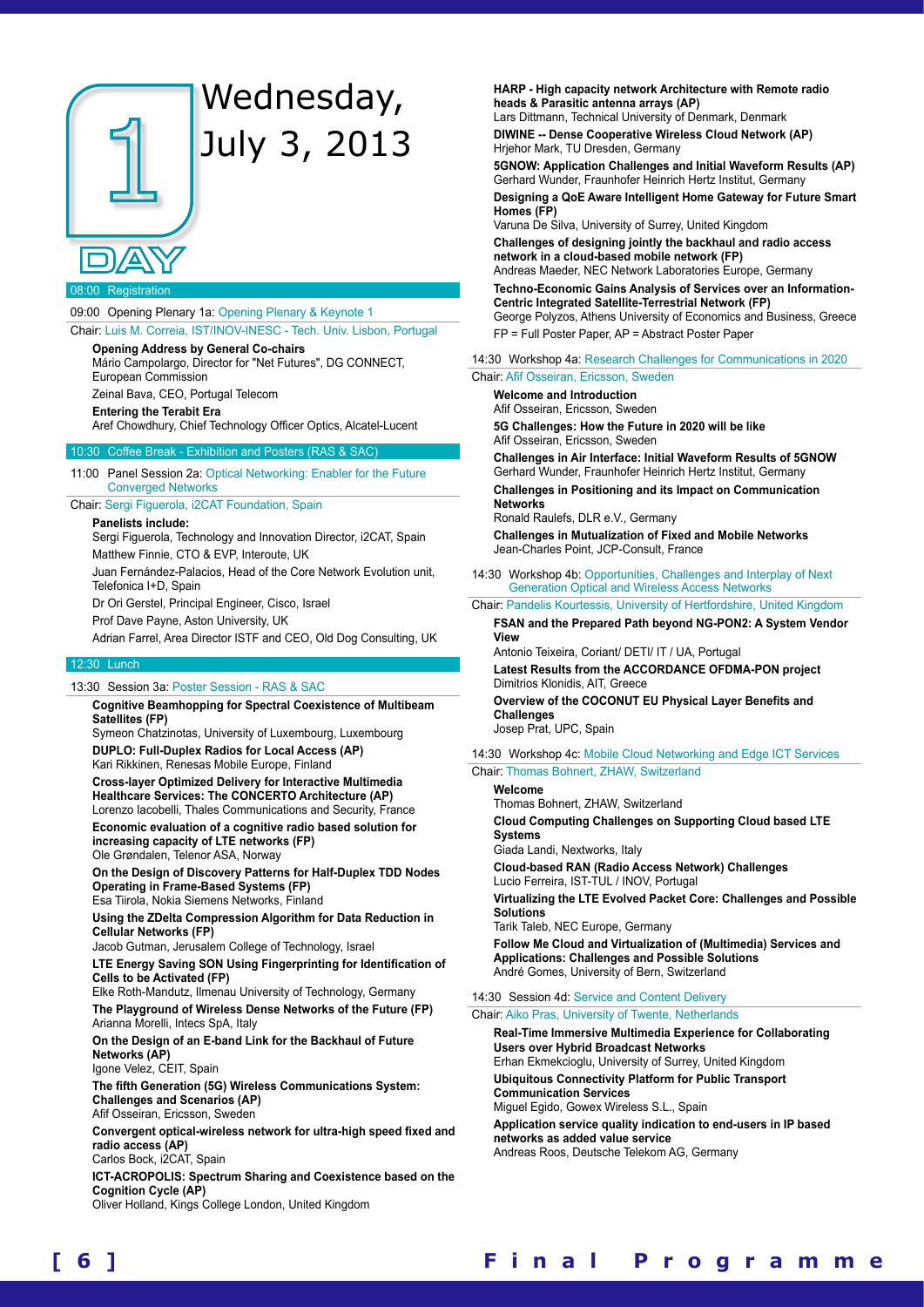#### Conference & Exhibition

#### **OpenFlow-based Content-Centric Networking Architecture and Router Implementation**

Atsushi Ooka, Graduate School of Information Science and Technology, Osaka University, Japan

#### **An Overlay Network Approach to Find Objects in the Future Internet**

Pedro Martinez-Julia, University of Murcia, Spain

#### 14:30 Session 4e: Cognitive Radio Systems and Standards

Chair: Paulo Marques, Instituto de Telecomunicacoes, Portugal

**Spectrum sharing in the EU and the path towards standardization** Paulo Marques, Instituto de Telecomunicacoes, Portugal **Enhanced OFDM Techniques for Fragmented Spectrum Use**

Saeed Afrasiabi Gorgani, Tampere University of Technology, Finland **Cognitive architecture and system solutions to offload LTE** 

**networks in TVWS** Genevieve Mange, Alcatel Lucent Bell Labs, Germany

**Dynamic and Reconfigurable M2M Wireless Network with QoEbased Control**

Masayuki Ariyoshi, Advanced Telecommunications Research Institute International (ATR), Japan

**Agent Transfer Learning for Cognitive Resource Management on Multi-hop Backhaul Networks**

Qiyang Zhao, University of York, United Kingdom

#### 16:10 Coffee Break - Exhibition and Posters (RAS & SAC)

16:40 Workshop 5a: Research Challenges for Communications in 2020 Chair: Angeliki Alexiou, University of Piraeus, Greece

#### **WWRF Introduction**

Angeliki Alexiou, University of Piraeus, Greece **Internet on the Move and Challenges** Rahim Tafazolli, CCSR, University of Surrey, United Kingdom **Spectrum Policy Developments for Future Wireless Systems** Peter Stuckmann, European Commission, Belgium

#### **Wireless Enablers for Mobile Computing**

Jim Womack, Blackberry, United States

**Questions and Session Closing** Angeliki Alexiou, University of Piraeus, Greece

#### 16:40 Workshop 5b: Opportunities, Challenges and Interplay of Next Generation Optical and Wireless Access Networks

#### Chair: Josep Prat, UPC, Spain

**Base Stations in the Cloud** Michael Soellner, Alcatel-Lucent Deutschland AG, Germany **UDWDM-PON Based Solutions for Small Cell Backhauling** Gemma Vall-llosera, Ericsson AB, Sweden **Sharing Opportunities between Optical Access and Cloud-RAN** 

**Fronthauling** Philippe Chanclou, Orange Labs, France

**Towards Converged Optical/Wireless Access Networks with Enhanced Flexibility and QoS**

Pandelis Kourtessis, University of hertfordshire, United Kingdom

#### 16:40 Workshop 5c: Mobile Cloud Networking and Edge ICT Services

Chair: Antonio Manzalini, Telecom Italia, Italy

#### **Welcome**

Antonio Manzalini, Telecom Italia, Italy **A Network of Functions: How to Decompose and Distribute Operator's Services in the Broadband Access Network** Roberto Bifulco, NEC Laboratories Europe, Germany

**Moving Network Applications from Hosts to the Edge of the Network**

Fulvio Risso, Politecnico di Torino, Italy

**From Network Virtualization to Network Abstraction: Benefits and Opportunities in a Telco/IT Converged World** Domenico Siracusa, CREATE-NET, Italy

**Cognitive Edge Nodes for Realizing Future Edge Clouds** Aimilia Bantouna, University of Piraeus Research Center, Greece

#### 16:40 Session 5d: Cloud, Federation and Cooperation

Chair: Markus Fiedler, Blekinge Institute of Technology (BTH), Sweden

**SMARTenIT Cloud Traffic Management Approach and Architectural Considerations**

Ioanna Papafili, Athens University of Economics and Business, Greece

**Cloud-based Computation Offloading for Mobile Devices: State of the Art, Challenges and Opportunities**

Xiaoming Fu, University of Goettingen, Germany **Convergence of Heterogeneous Network and IT infrastructures in Support of Fixed and Mobile Cloud Services** Anna Tzanakaki, AIT, Greece

**Architecture for the Heterogeneous Federation of Future Internet Experimentation Facilities** Alexander Willner, TU-Berlin, Germany

**Selfish and Malicious Behavior in Delay Tolerant Networks** Naércio Magaia, INESC-ID, Portugal

#### 16:40 Session 5e: Green Wireless

#### Chair: Didier Bourse, Alcatel-Lucent, France

**A Novel Future Internet Smart Grid Application for Energy Management in Offices** Rico Kusber, University of Kassel, Germany

**Energy-efficient Coordinated Resource Allocation for the Downlink of Cellular Systems**

Fabien Heliot, University of Surrey, United Kingdom

**Green Joint User Scheduling and Power Control in Downlink Multicell OFDMA Networks**

Stefano Buzzi, CNIT / University of Cassino, Italy

**Macro-Cell Overlaid Green Topology Management for Beyond Next Generation Mobile Broadband Systems**

Salahedin Rehan, University of York, United Kingdom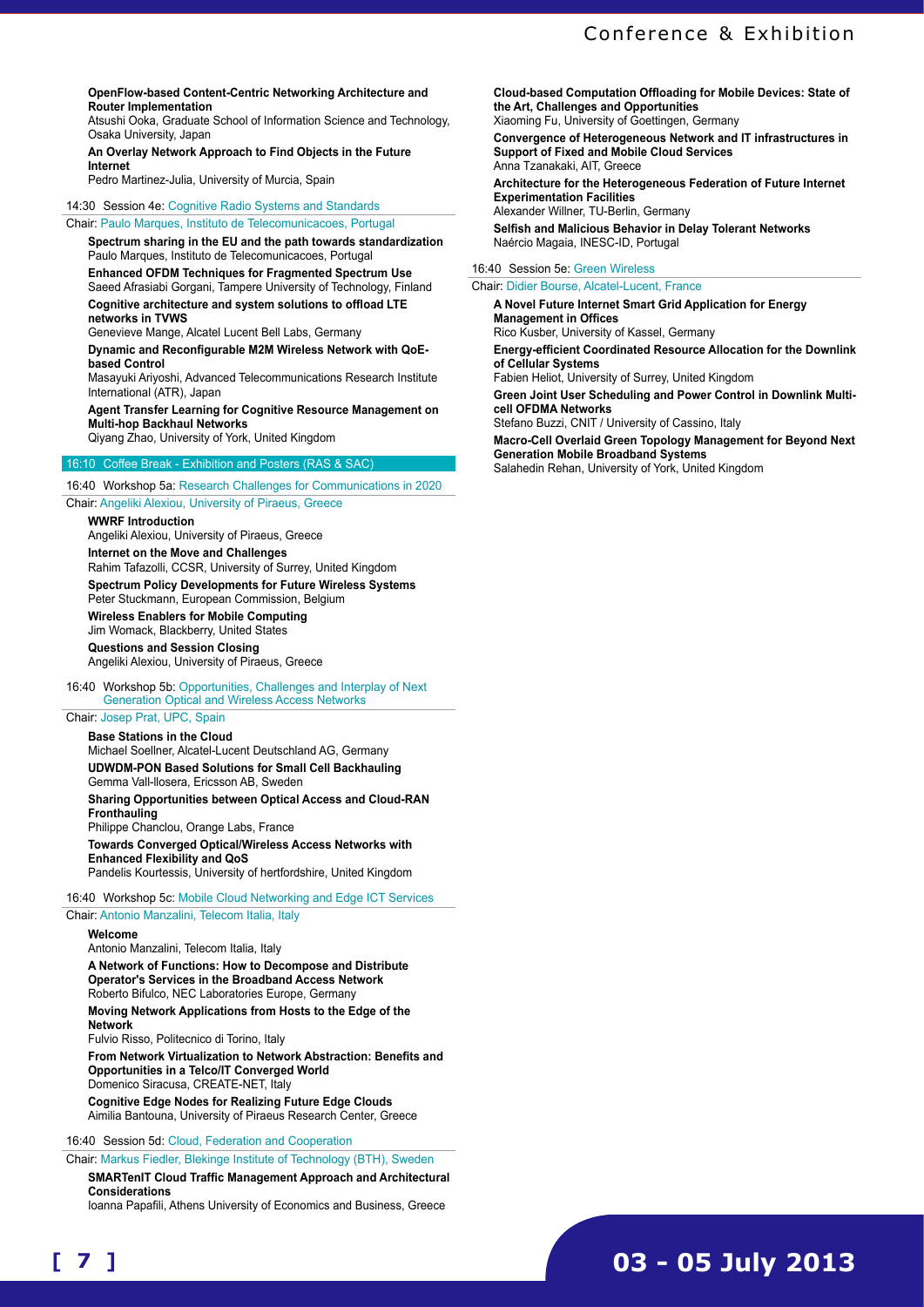

## Thursday, July 4, 2013

#### 09:00 Plenary Session 6a: Plenary II

#### Chair: Luis Rodriguez-Rosello, European Commission, Belgium

**Technology Inspiring a Connected Life: The Internet of Things & Services**

Stefan Ferber, Director Business Development, Bosch Software Innovations

**Next Generation Mobile Network as Enabler for the Network Society**

Ulf Wahlberg, Vice President, Industry and Research Relations, Ericsson

#### 10:30 Coffee Break - Exhibition and Posters (CaON, FIT & IoT)

11:00 Panel Session 7a: Public Safety Future Networks

Chair: Isabelle Bucaille, Thales Communications & Security, France

**Panelists include:**

Isabelle Bucaille, Thales Communications & Security, France Jim Strother, British Association of Public Safety Communications Officials, UK

Prof Shigeru Shimamoto, Waseda University, Japan

Thomas Weber, European Communications Office, Denmark Serge Delmas, CASSIDIAN SAS, France

#### 12:30 Lunch

#### 13:30 Session 8a: Poster Session (CaON, FIT & IoT)

**Reducing Internet Transport Latency for Thin Streams and Short Flows (FP)**

Anna Brunstrom, Karlstad University, Sweden

**Fiber to the distribution point (FTTdp) architecture for single user based on hybrid fiber and copper scheme (FP)** Philippe Chanclou, Orange Labs, France

**Towards Automated Interactions between the Internet and the Carrier-Grade Management Ecosystems (FP)** Marek Drogon, TU Braunschweig, Germany

**A new meta-model for Future Internet architectures (AP)** Hans Joachim Einsiedler, Deutsche Telekom, Germany

**DISCUS: the Distributed Core forUbiquitous Broadband Access (AP)** David Payne, Trinity College, Ireland

**A Case Study of Cross-Platform Web Application Capability (AP)** Dan Johansson, Luleå University of Technology, Sweden

**Low Exposure future NETworks (AP)** Carla Oliveira, IST-TUL, Portugal

**Network Monitoring Architecture based on Home Gateways (AP)** Anna-Kaisa Pietilainen, UPMC, France

**eCOUSIN: enhanced COntent distribUtion with Social INformation (AP)** Yannick Le Louedec, Orange / France Telecom, France

**Clouds for Community Networks (AP)**

Felix Freitag, Technical University of Catalonia (UPC), Spain **Gateway-based Home Network Optimizations (AP)**

Stephane Gouache, Technicolor, France

**Content Management in the Figaro Home Ecosystem (AP)** Claudio Casetti, Politecnico di Torino, Italy

**Data plane efficiency of a hybrid multicast approach for content aware networks (AP)**

António Pinto, INESC Porto, Portugal

**Evaluation of RF-based Indoor Localization Solutions for the Future Internet (AP)**

Arash Behboodi, Technische Universitat Berlin, Germany

**Information Exchange between Law Enforcement Authorities (AP)** Jyri Rajamäki, Laurea University of Applied Sciences, Finland

**OCEAN: Open ContEnt Aware Networks (AP)** Cornelius Hellge, Fraunhofer HHI, Germany

**Round-trip time mitigation through speculative display updating for applications rendered in the cloud (FP)** Bert Vankeirsbilck, Ghent University - iMinds, Belgium **Converging Sensor and Home Networks (AP)**

Gerhard Mekenkamp, TP Vision, Netherlands **SmartSantander: A joint service provision facility and experimentation-**

**oriented testbed, within a smart city environment (AP)** Juan Ramón Santana, University of Cantabria, Spain FP = Full Poster Paper, AP = Abstract Poster Paper

14:30 Workshop 9a: Future Wired and Wireless Networks: Green, Heterogeneous and Cloud-powered

#### Chair: Stefano Buzzi, CNIT / University of Cassino, Italy

**Benefits and Challenges of Cloud Technologies for 5G Networks** Andreas Maeder, NEC Network Laboratories Europe, Germany **An Innovative Framework for Monitoring Energy Consumption of Wireless Transceivers and collection of Measurements through Wireless Sensors**

Stratos Keranidis, University of Thessaly (UTH), Greece **Mobile Cloud Networking: An Opportunity and Challenge for the Mobile Telco Business**

Thomas Bohnert, ZHAW, Switzerland **Applying Follow Me and Service Migration & Continuity Features in Cloud based LTE Systems**

Georgios Karagiannis, University of Twente, Netherlands

14:30 Workshop 9b: Smart Connected World: the Celtic-Plus EUREKA R&D programme. Overview and Matchmaking opportunities

#### Chair: Jacques Magen, Celtic-Plus Chairman

**Welcome and Latest News of Celtic-Plus** Jacques Magen, Celtic-Plus Chairman **Eureka Portugal and Interaction with Celtic-Plus** Jorge Liz, Portuguese Eureka NCP, FCT, Portugal **Celtic-Plus and H2020 Network Technologies: What Interaction?** Bernard Barani, European Commission, Belgium **Research Priorities and Business Aspects of some Celtic-Plus Core Group Companies Nokia Siemens Networks** Lauri Oksanen, Nokia Siemens Networks, Finland **Alcatel-Lucent Bell Labs** Didier Bourse, Alcatel-Lucent, France

**France Telecom/Orange Labs** Pierre-Yves Danet , Orange, France

**Eurescom** David Kennedy, Eurescom, Germany

14:30 Workshop 9c: Management Frameworks for Future Mobile Communication Networks

Chair: Chris Blondia, University of Antwerp - iMinds, Belgium

**Management Frameworks for Future Mobile Communication Networks: Main Challenges**

Henning Sanneck, Nokia Siemens Networks, Germany **Challenges for Heterogeneous Network Management and Coordination**

Pierre Peloso, Alcatel-Lucent Bell Labs, France

**Challenges for Network Management Frameworks Dealing with Uncertainty**

Seppo Hämäläinen, Nokia Siemens Networks, Finland

14:30 Session 9d: Elastic Optical Networks

Chair: Juan Pedro Fernandez-Palacios, TELEFONICA R&D, Spain

**Elastic Optical Networks: the Vision of the ICT Project IDEALIST** Juan Pedro Fernandez-Palacios, TELEFONICA R&D, Spain

**Migration Steps Towards Flexi-grid networks** Oscar Gonzalez de Dios, Telefonica I+D, Spain

**IDEALIST control and service management solutions for dynamic and adaptive flexi-grid DWDM networks** Ramon Casellas, CTTC, Spain

**Defragmentation of Fixed/Flexible grid Optical Networks** Daniel Fonseca, Coriant Portugal, Portugal

#### **[ 8 ] F i n a l P r o g r a m m e [ 9 ]**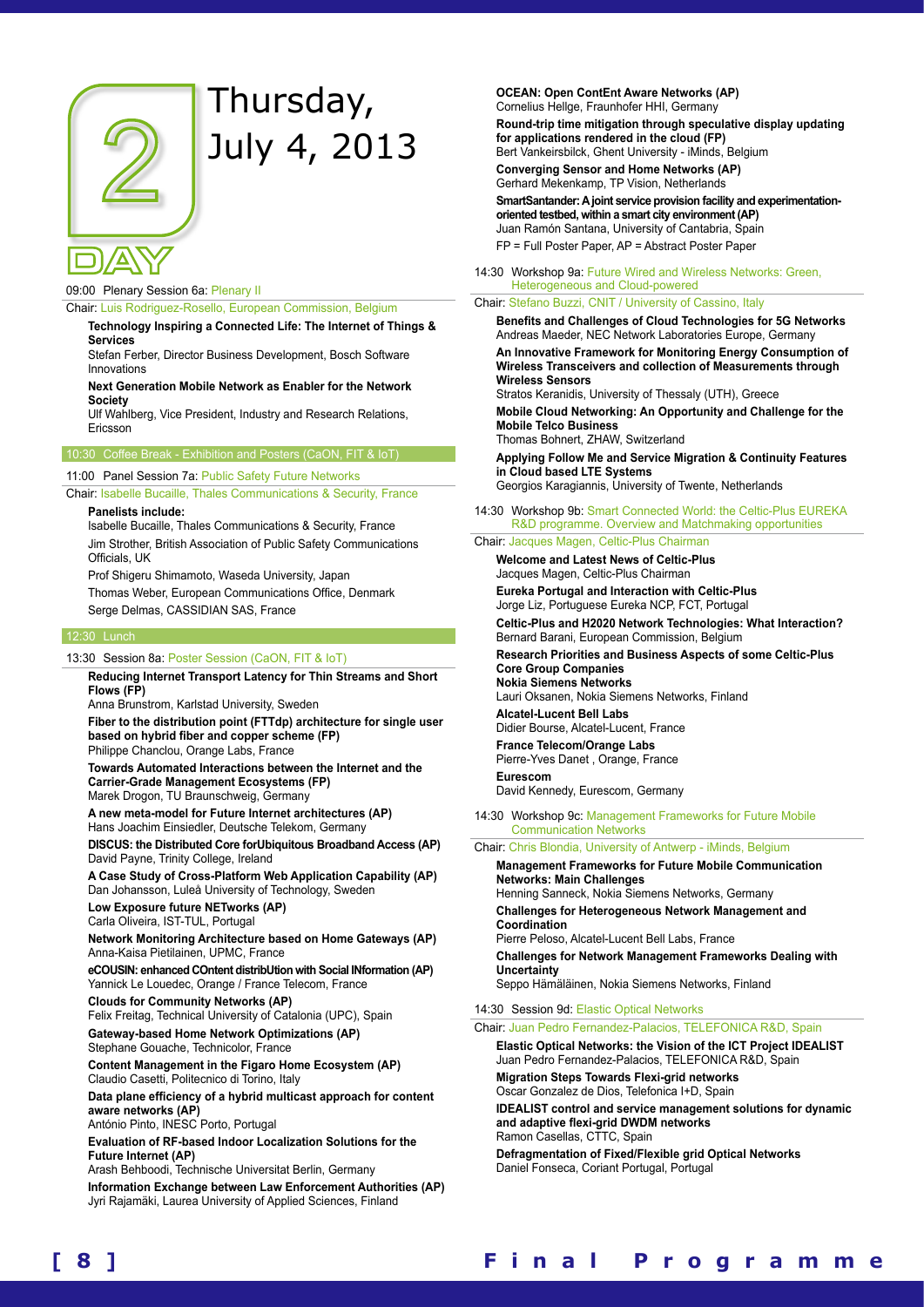#### Conference & Exhibition

#### **Software Defined Transceivers for High-speed Flexible Optical Networks**

Julian Hoxha, University Roma Tre, Italy

| 14:30 Session 9e: Cloud Networks and Small Cells |  |  |  |
|--------------------------------------------------|--|--|--|
|                                                  |  |  |  |

Chair: Luis Muñoz, University of Cantabria, Spain

#### **RAN as a Service: Challenges of designing a flexible RAN architecture in a cloud-based heterogeneous mobile network** Atta ul Quddus, University of Surrey, United Kingdom

**Customized Services over Virtual Wireless Networks: The Path towards Networks without Borders**

Luiz DaSilva, Trinity College Dubllin, Ireland

**Optical fiber solution for mobile fronthaul to achieve Cloud Radio Access Network**

Philippe Chanclou, Orange Labs, France

**Joint Allocation of Radio and Computational Resources in Wireless Application Offloading**

Olga Muñoz, Universitat Politècnica de Catalunya, Spain **The Risks of WiFi Flexibility: Enabling and Detecting Cheating** Janusz Gozdecki, AGH University of Science and Technology, Poland

#### 16:10 Coffee Break - Exhibition and Posters

16:40 Workshop 10a: Future Wired and Wireless Networks: Green, Heterogeneous and Cloud-powered

#### Chair: Roberto Bruschi, CNIT, Italy

**Differentiated Quality of Protection Schemes for Improved Energy Efficiency in Optical Transport Networks** Jorge Lopez Vizcaino, Huawei Technologies Duesseldorf GmbH, **Germany** 

**Converging Heterogeneous Network and IT Infrastructures for Cloud and Mobile Cloud Applications: Energy Implications** Anna Tzanakaki, AIT, Greece

**Towards a Convergent Fixed-mobile Access-aggregation Infrastructure for Energy-efficient Broadband Networking: the COMBO project**

Achille Pattavina, Politecnico di Milano, Italy

**Maintaining Network Connectivity for Sleeping Devices: Opportunities and Challenges in Shifting the Approach beyond the LAN Boundaries**

Maurizio Giribaldi, infocom SRl, Italy

**Energy Efficiency in Next-generation Datacenter Networks** Franco Davoli, University of Genoa / CNIT, Italy

#### 16:40 Workshop 10b: Smart Connected World: the Celtic-Plus EUREKA R&D programme. Overview and Matchmaking opportunities

Chair: Maria Joao Barros Weiss, Celtic-plus, Germany

#### **Celtic-Plus Call for Proposals, Purple Book Research Items** Maria Joao Barros Weiss, Celtic-plus, Germany

**Research Priorities and Funding Aspects in Portugal** Presenter to be confirmed

#### **Celtic Projects with Portuguese Coordination**

**Green-T** Paulo Marques, Instituto de Telecomunicacoes, Portugal **ICARUS**

Luis Campos, PDMFC, Portugal

**LOOP**

Ayman Radwan, Instituto de Telecomunicações, Portugal **OPTRONET**

Paulo Monteiro, IT/ DETI/UA/Coriant, Portugal

**Open Session to Project Proposal Presentations**

16:40 Workshop 10c: Management Frameworks for Future Mobile Communication Networks

#### Chair: Klaus Moessner, University of Surrey, United Kingdom

**Challenges for SON Functions and SON Management** Colin Willcock, Nokia Siemens Networks, Germany

**The Development of SON for Future Mobile Networks** Neil Scully, Vodafone, United Kingdom

Discussion Panel on Next Steps: Filling the Standardization and Industry Gaps, Foster Industry Adoption, Roadblocks

#### 16:40 Session 10d: Internet of Things

Chair: Ovidiu Vermesan, SINTEF ICT, Norway

**A Cognitive Management Framework for Service Provisioning in the Internet of Things**

Vera Stavroulaki, University of Piraeus, Greece

**IoT multiplatform networking to monitor and control wineries and vineyards**

Bruno Cendon, TST, Spain

**Energy Efficient Relay-aided SharedNetwork Using CoMP and LB** Ayman Radwan, Instituto de Telecomunicações, Portugal

**Supporting Smart-city Mobility with Cognitive Internet of Things** Andrey Somov, CREATE-NET, Italy

**Test Derivation for Semantically Described IoT Services** Daniel Kümper, University of Applied Sciences Osnabrueck, Germany

#### 16:40 Session 10e: Advanced Radio Access and Post-LTE Systems

Chair: Werner Mohr, Nokia Siemens Networks Management International GmbH, Germany

**On the TDD Subframe Structure for Beyond 4G Radio Access Network**

Eeva Lähetkangas, Nokia Siemens Networks, Finland **Fast-Convolution Filter Bank Approach for Non-Contiguous Spectrum Use** Markku Renfors, Tampere University of Technology, Finland

Friday, July 5, 2013



09:00 Session 11a: Self Organised Networks and Software Defined **Networks** 

Chair: Klaus David, University of Kassel, Germany

**Integrated Self-Management for Future Radio Access Networks - Vision and Key Challenges** Remco Litjens, TNO ICT, Netherlands **An Opportunistic Approach for Coverage and Capacity Optimization in Self-Organizing Networks** Andreas Georgakopoulos, University of Piraeus Research Center, Greece **A Control Architecture for Wireless MAC Processor Networking** Pierluigi Gallo, Università di Palermo, Italy **Computation offloading for mobile cloud computing based on wide cross-layer optimization** Stefania Sardellitti, Sapienza University of Rome, Italy **STEM-Net: An Evolutionary Architecture for Highly-Reconfigurable Wireless Networks** Giuseppe Ruggeri , University "Mediterranea" of Reggio Calabria, Italy **Live migration of virtual machines among edge networks via WAN links** Antonio Manzalini, Telecom Italia, Italy 09:00 Session 11b: Emerging Optical Network Technologies and Functions Chair: Fiona Williams, Ericsson GmbH, Germany **An IP cross-layer scheduler for QoS provisioning in NGNs** Gianmarco Panza, CEFRIEL S.Cons.R.L., Italy

**Virtualizing converged optical network and IT infrastructures: the benefits of dynamic virtual infrastructure re-planning** Giada Landi, Nextworks, Italy

**Converged fixed and mobile broadband networks based on Next Generation Point of Presence**

Jean-Charles Point, JCP-Consult, France

## **03 - 05 July 2013**

**[ 8 ] F i n a l P r o g r a m m e [ 9 ]**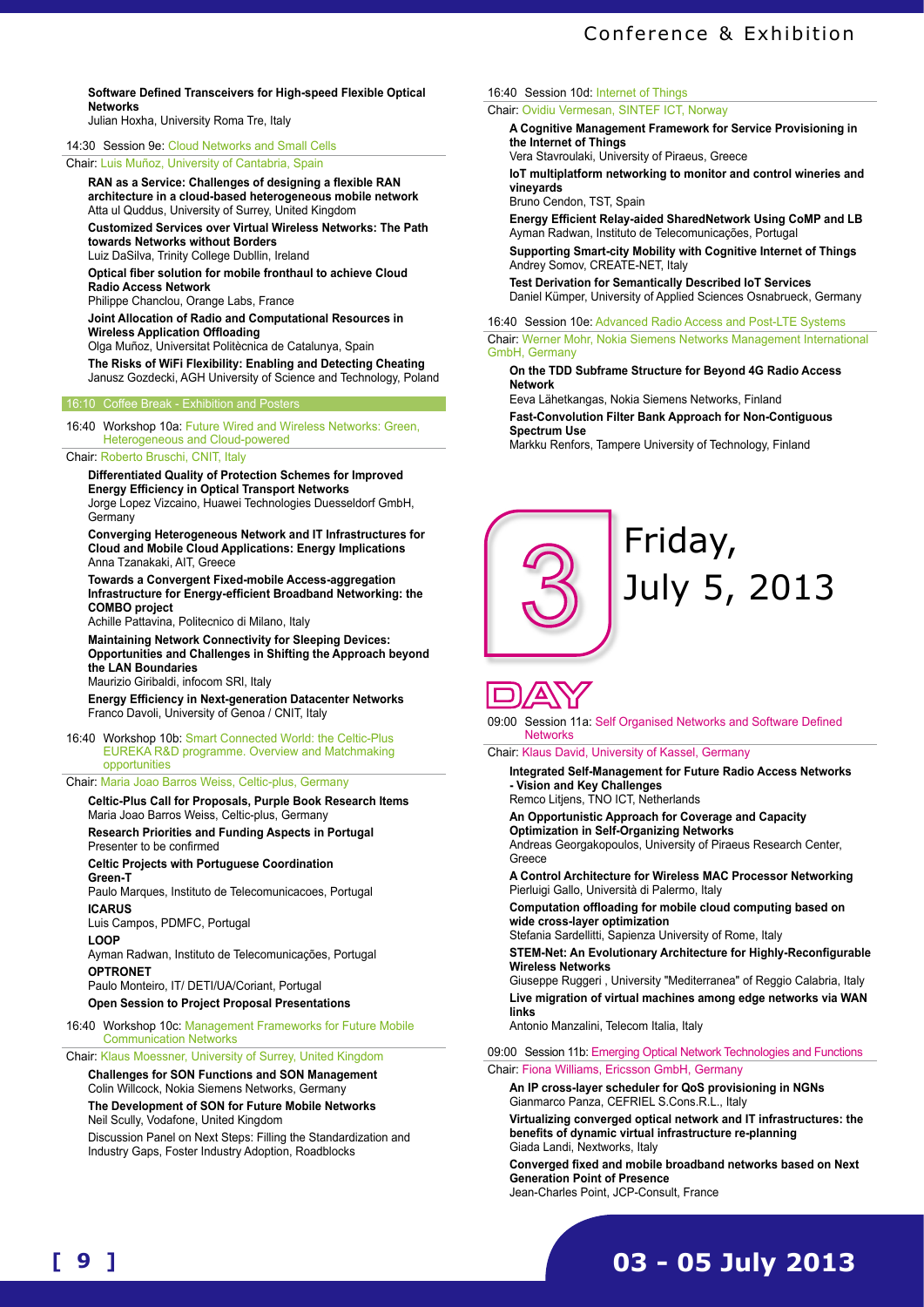**Target cost for Sliceable Bandwidth Variable Transponders in a Real Core Network**

Ori Gerstel, Cisco, Israel

**Cognitive Heterogeneous Reconfigurable Optical Network: A Techno-Economic Evaluation** Juan C. Aguado, Universidad de Valladolid, Spain

**Record-High and Robust Capacity versus Reach Performance of Adaptive Real-Time Dual-Band Optical OFDM Signals for Upgrading Legacy MMF Systems**

Emilio Hugues-Salas, Bangor University , United Kingdom

#### 09:00 Session 11c: Future Internet Architectural and Management **Frameworks**

#### Chair: Rui Aguiar, Instituto de Telecomunicacoes, Portugal

**Designing the Governance framework for network and service management in Future Networks**

Kostas Tsagkaris, University of Piraeus Research Center (UPRC), Greece

**Network and Service Governance for the Management of Future Networks**

Eleni Patouni, University of Athens, Greece

**A Framework for Large-scale measurements** Philip Eardley, BT, United Kingdom

#### **SANP : an Algorithm for Selecting End-to-End Paths with QoS Guarantees**

Romain Jacquet, Telecom Bretagne, France

**A common open interface to programmatically control and supervise open networks in the Future Internet.** Andi Palo, La Sapienza University of Rome, Italy

**Making IEEE 802.11 Wireless Access Programmable** Evgeny Khorov, Institute for Information Transmission Problems (IITP RAS), Russian Federation

#### 09:00 Session 11d: Satellite Communications

Chair: Alessandro Guidotti, University of Bologna, Italy

#### **The BATS Project**

Graham Peters, Avanti Communications, United Kingdom **Cognitive Radio Scenarios for Satellite Communications: The CoRaSat Approach** Joel Grotz, Newtec Cy, Belgium **Conditioned Pilots for ISI Channels** Nicolo' Mazzali, University of Parma, Italy **Flexible and Modular Support for Multicast Rate Adaptation in WLANs**

Stefano Paris, Paris Descartes University, France **An Ad-hoc Emergency Network for Crisis Events** Daniela Saladino, University of Modena and Reggio Emilia, Italy **Experimenting with Services over an Information-Centric Integrated Satellite-Terrestrial Network** Maria Guta, ESA ESTEC, Netherlands

#### 09:00 Session 11e: COST ICT: Networks and More

#### Chair: Ralph Stübner, COST Office, Belgium

**The COST Domain for Information and Communication** 

**Technologies (ICT)** Soulla Louca, University of Nicosia, Cyprus **The COST Framework in a Nutshell**

Ralph Stübner, COST Office, Belgium **COST Action IC0905: Techno-Economic Regulatory Framework** 

**for Radio Spectrum Access for Cognitive Radio/Software Defined Radio (TERRA)**

Arturas Medeisis, VGTU, Lithuania

**COST Action IC0902: Cognitive Radio and Networking for Cooperative Coexistence of Heterogeneous Wireless Networks** Jocelyn Fiorina, Supelec, France

**COST IC1004 Activities: Cooperative Radio Communications for Spectrum and Energy Efficiency in coming Traffic Scenarios** Narcis Cardona, Universidad Politecnica de Valencia, Spain

**Impact of Realistic Mobility Modelling in the Context of Propagation Modelling on the User and Network Experience** Dennis Rose, Technische Universität Braunschweig, Germany

**Statistical Modelling of Antennas Applied to Realistic Use Cases in Wireless Networks**

Alain Sibille, Telecom ParisTech, France

**Traffic Steering by Self-tuning Controllers in Enterprise LTE Femtocells**

Salvador Luna-Ramirez, University of Málaga, Spain



**Designing Advanced Energy-efficient Wireless Access Networks by a Capacity based Deployment Tool** Margot Deruyck, Ghent University/iMinds, Belgium

#### 11:00 Coffee Break - Exhibition and Networking

11:30 Panel Session 12a: Towards Virtualised Networks Chair: Diego Lopez, Telefonica I+D, Spain **Panelists include:** Dr Diego R. Lopez, Head of Technology Exploration Activities, GCTO Unit, Telefónica I+D, Spain Dr Akihiro Nakao, Head of Nakao Labs, University of Tokyo, Japan Dr Yaron Wolfsthal, DGM, Systems Research, IBM Haifa Research Lab, Israel Dr Krishan Sabnani, Senior Vice President, Networking Research, Alcatel-Lucent, USA Dr Andreas Gladisch, Head of Department, Deutsche Telekom T-Labs, Germany Dr Jörg-Peter Elbers, Vice President Advanced Technology, ADVA Optical Networking, Germany

13:00 Closing Plenary 13a: Closing Plenary

Chair: Bernard Barani, European Commission, Belgium

**Perspectives for Linking Communication Research and Policy** Ruprecht Niepold, European Commission, Belgium **Horizon 2020, Latest Status and Perspectives for Network** 

**Technologies Research and Innovation** Luis Rodriguez-Rosello, European Commission, Belgium **Best Paper and Best Demonstration Award**

14:00 Lunch